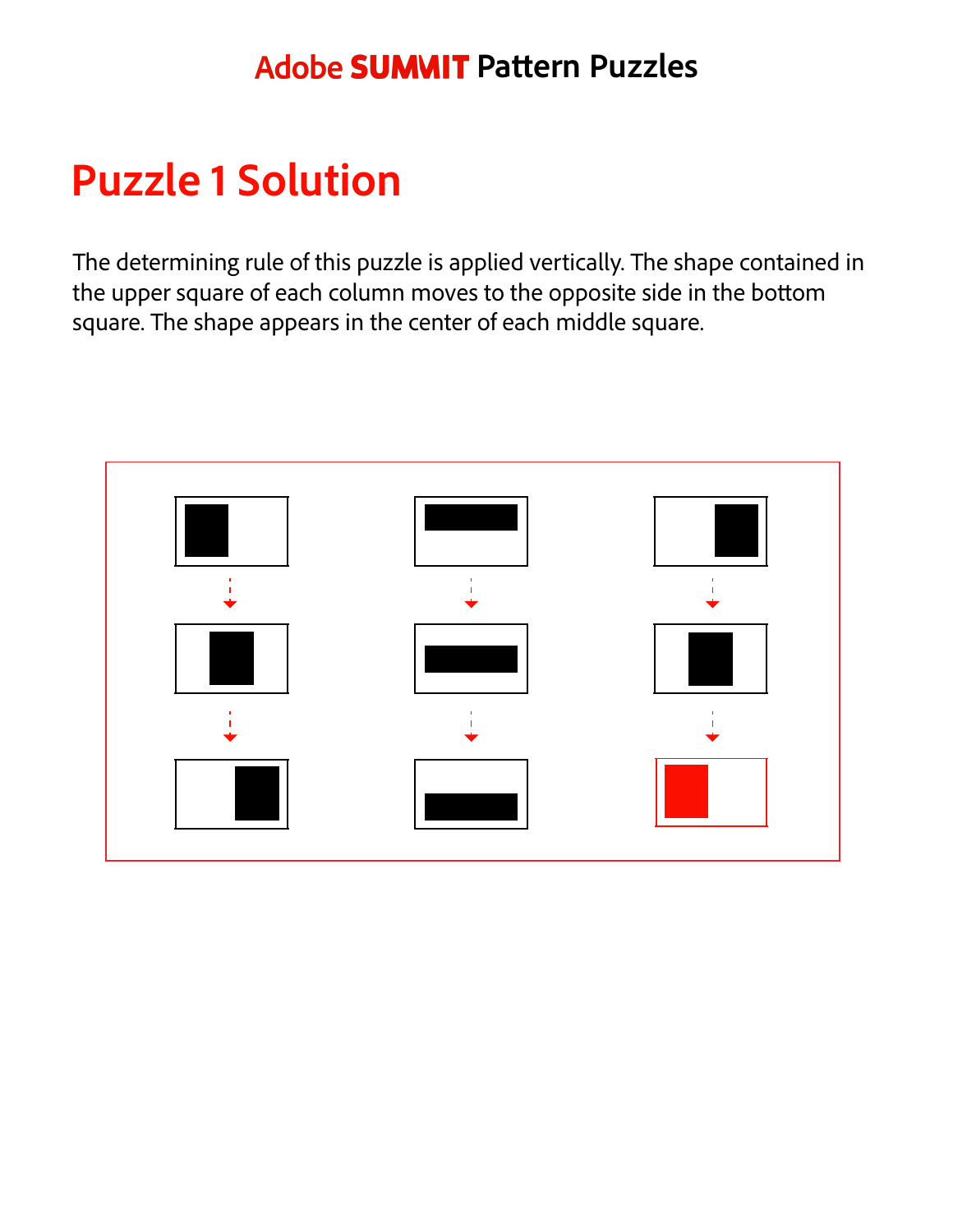#### **Adobe SUMMIT Pattern Puzzles**

# **Puzzle 2 Solution**

The determining rule of this puzzle is applied vertically. The lines comprising the top and middle shapes of each column are added together to form the bottom shape. Every duplicate line (a line present in each of the top and middle shapes) is omitted.